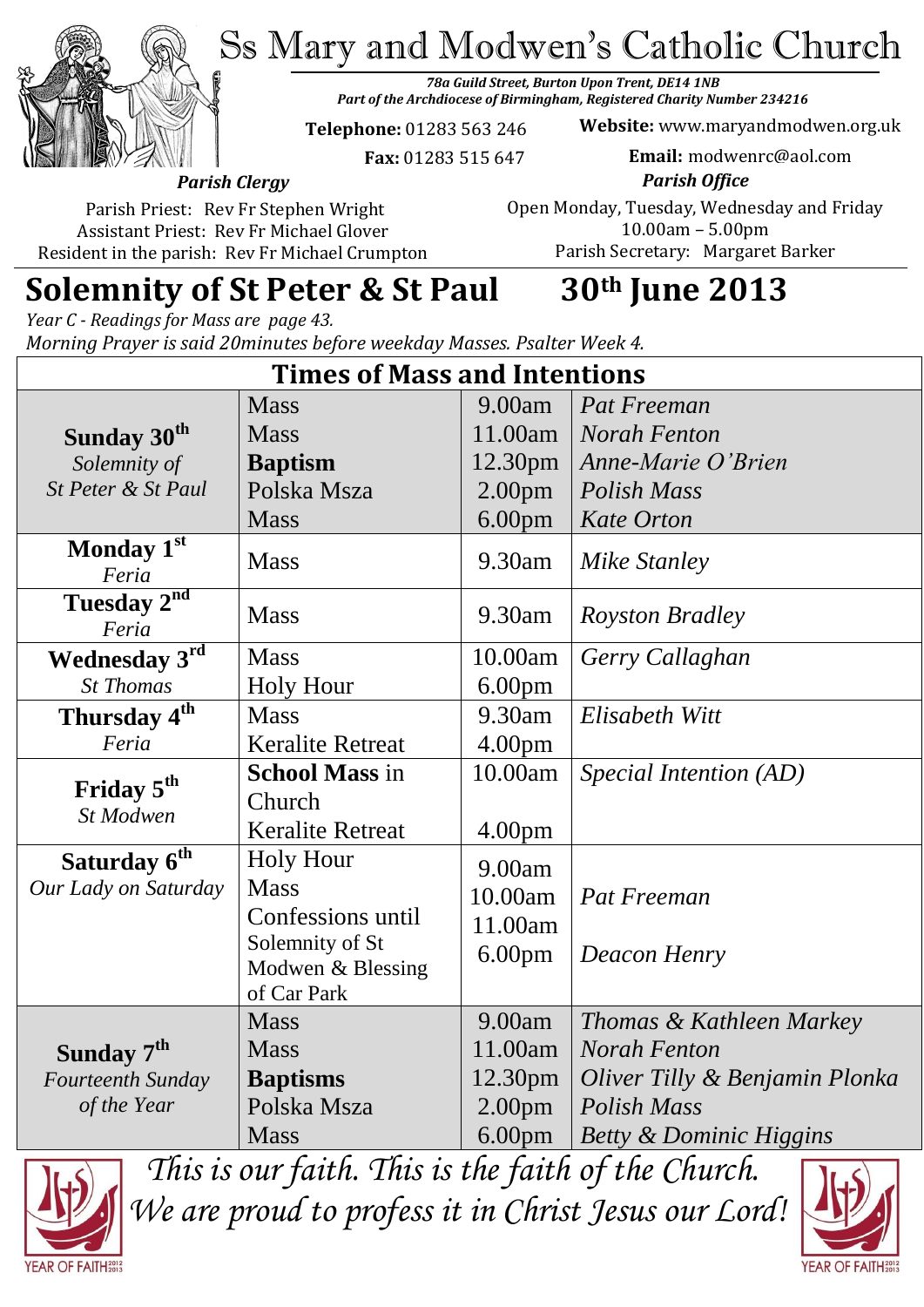#### **Please pray for all the sick and housebound of the Parish:**

Kathleen Benson, Dennis Cooper, David Hughes, Eileen Lee, Pat Bolton, Irene Hill, Mary Burnside, David Hastilow, Maureen & Sidney Parker, Olive Wilson, Eve Goode, Sarah Pursglove, Marjorie Staley, Marie Gibson, Martin Halligan, Martin Goddard, Merlin Joseph, Mary Hyde, Baby Katie, Betty Gould, Michael Wright, Tony Kerr-Delworth, Fr Bernard Shaughnessy, Mary Conway, Baby Tomasz Weedon, Kay Elizabeth Webster, Kirsty Freeman, Peter Hunt, Jonjo Finnegan, Michael Cobley, Russ Simpson, Brian Baldock, Joe & Marg Emery, Baby Niamh Rodriguez, Sylvia Breen, John Wain, Bob Holland, Fr Rob Taylerson, David Priest.

#### **Lord Grant Eternal Rest to those who have died recently:** Angela Ellis.

**Offertory Collection:** £329.05 (non Gift Aid); £289.55 (Gift Aid) Standing orders £460 (Gift Aid) thank you for your generosity.

Building & Development Fund – £ 330.58 Building & Development Fund running total: £141,053.97

This Weekend – Retiring Collection – Peter's Pence Next Weekend – Second Collection – Building and Development Fund  $14<sup>th</sup>$  July – Second Collection – Building and Development Fund

#### **For Next Sunday: -**

G Marshment, R George, H Davenport **EUCHARISTIC MINISTERS** Sunday – Rev Fr David Oakley J Joseph, J Fisher, M Noble Monday – Rev Fr John A O'Brien J Dawe, J Gibson Tuesday – Rev Fr Timothy O'Brien

L Farrington, K Farrell, A Dyche Wednesday – Rev Fr Con O'Connell **TEA & COFFEE** Thursday – Rev Fr Denis O'Connor

### **CASHIERS**

Mary & Graham

#### **CHURCH CLEANING**

Anne & Margaret

#### **FLOWERS**

Jean & Margaret

#### **Please Pray for the Priests READERS of the Diocese:**

Pat & Irena Friday – Rev Fr Liam O'Connor Kath & Rosemary Saturday – Rev Fr Bernard O'Connor Diana & Paul Sunday Next – Rev Fr Mykhajlo Onatsko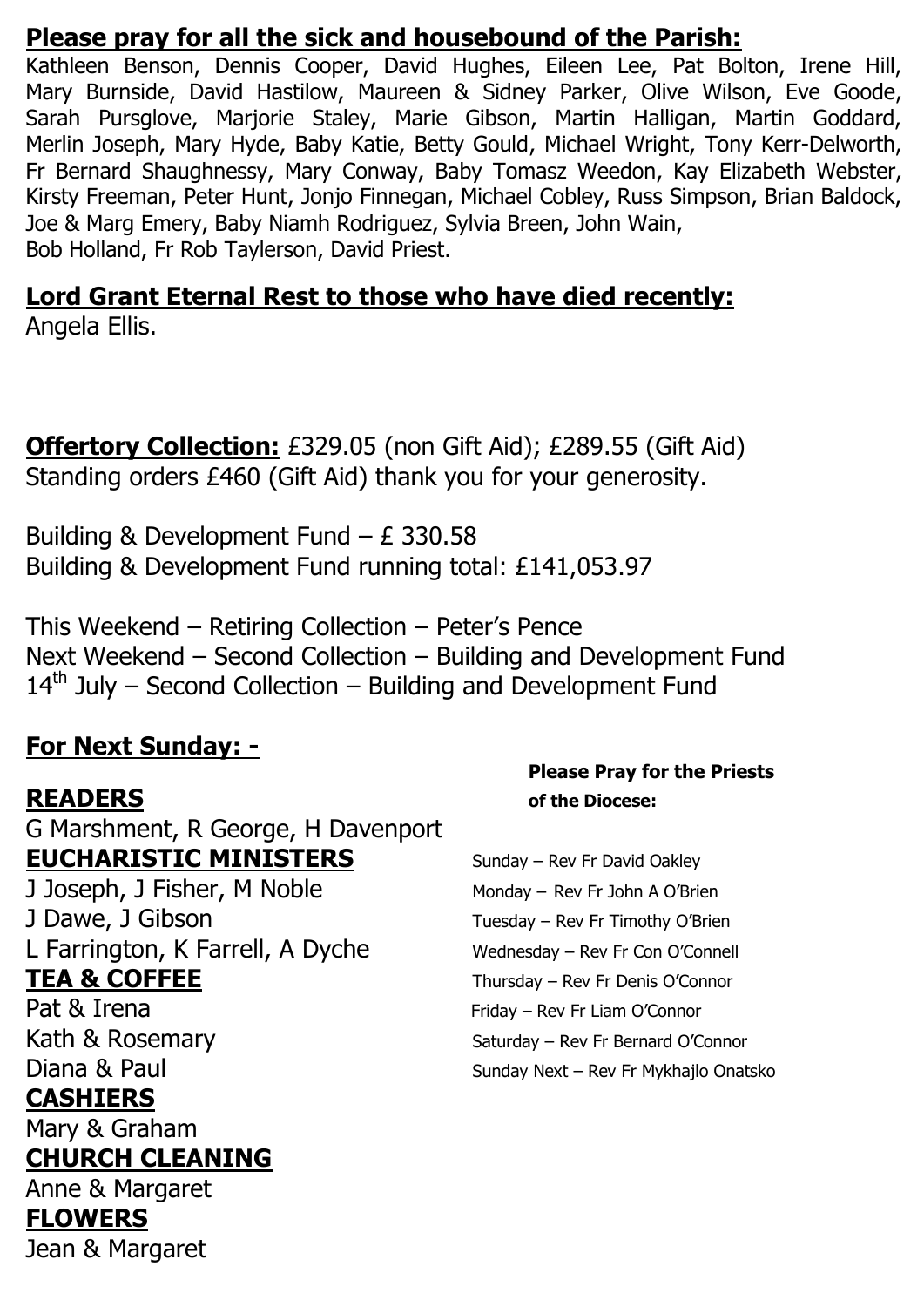**HAPPY FEAST DAY** to all our Indian parishioners on Wednesday as we celebrate St Thomas Patron Saint of India.

**HAPPY FEAST DAY** to all our parishioners and all Burtonians as on Friday and Saturday Evening we keep the feast of St Modwen, co-patron of our Parish and Patron of the town of Burton.

**EUCHARISTIC PRAYER and ST JOSEPH:** After some time of prayerful discernment the Church has decided to add St Joseph's name into all the Eucharistic Prayers. Until now his name appears only in Eucharistic Prayer I. St Joseph stands as an exemplary model of the kindness and humility necessary to be genuine followers of Christ. It is right his intercession is asked for in every Mass.

**YEAR OF FAITH Day of Pilgrimage Blessed Dominic Barberi** on Saturday 31<sup>st</sup> August at St Dominic's Stone and Aston Hall. See poster for details. If there are sufficient numbers we will consider running a coach.

**PARISH LOTTERY:** Last week 100 numbers played. Winning Number - 127, Chris Barnes - £50.00. Congratulations. Your cheque can be collected this weekend.

**200 CLUB:** Prizes for June 2013 are:

 $1<sup>st</sup> - 36$  - Mrs H Wallace.  $2<sup>nd</sup> - 93 - Mrs$  P Molloy, 3rd - 103 - Mrs R Lowing. June Prizes can be collected and subscriptions for 2013 can paid after the 9.00am & 11.00 am Masses on 7th July or place your subscriptions in an envelope marked with your NAME & NUMBER & hand in at the presbytery. **MR ALAN TOTTY:** Many thanks to Mr Alan Totty and his family for their generous offering to the parish in memory of Alan. Eternal rest grant unto him O Lord.

**ST. MODWEN'S FEAST DAY CELEBRATIONS:** Our Parish feast day falls on Friday  $5<sup>th</sup>$  July. There will be Mass in Church at 10.00am. In addition there will be a Saturday Evening Mass, on Saturday  $6<sup>th</sup>$  July at 6pm, which will count as the Sunday obligation. We hope the Mass will be a celebration of our multilingual and multicultural parish, so we ask for volunteers to read Scripture and prayers in various languages. Please volunteer by signing up. We will have a bring and share party in the Hall after Mass and we will bless the paid for Car Park!! We hope the bring and share will also reflect the multicultural nature of our parish. We offer a very warm welcome to newer members of the Parish. Please do come and meet with one another.

## **PARISH PILGRIMAGE TO ASSISI & UMBRIA:**

In the footsteps of St Francis and St Clare of Assisi. August  $3^{\text{rd}} - 9^{\text{th}}$  2014. Details and booking forms from Parish Office. Book early due to limited places. First booking forms will be sent off Monday  $8<sup>th</sup>$  July. Deposit required to book a place.